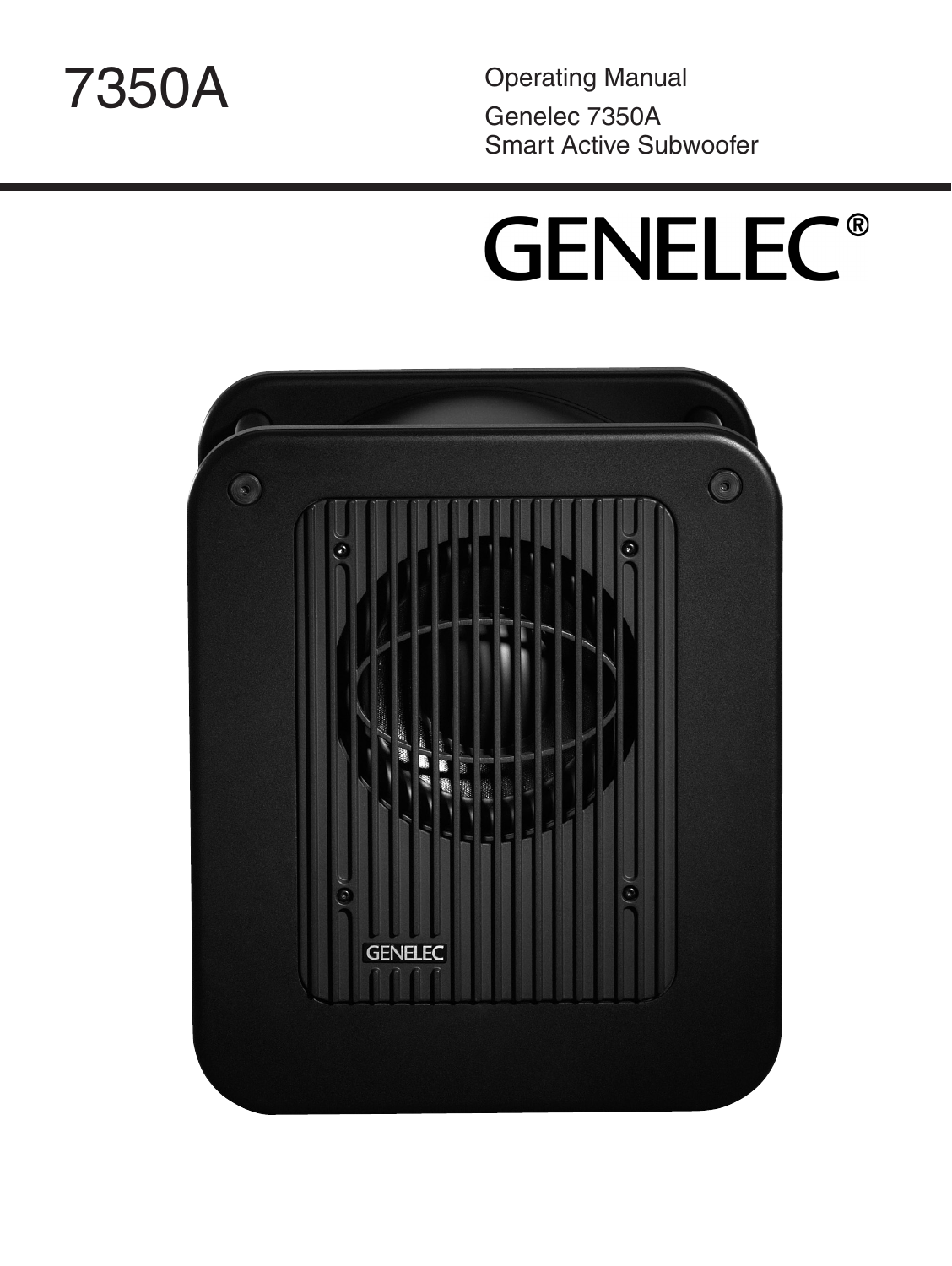## Genelec 7350A Smart Active Subwoofer

#### General Description

The Genelec 7350A smart active subwoofer is a very compact low frequency monitor, intended to extend the bass reproduction of Genelec 8320A active monitors in stereo or multichannel applications and 8330A in stereo applications. The 7350A can be used in multichannel applications with the 8330A when SPL capacity of the 7350A subwoofer suits the application. 7350A can be used a general purpose Smart Subwoofer solution with any analog or digital audio monitor.

#### Driver

The 7350A contains one 205 mm (8") low frequency driver housed in a Genelec's proprietary Laminar Spiral Enclosure™ (LSE™) bass reflex cabinet.

#### Amplifier

The D Class power amplifier outputs 150 W with very low THD and IM distortion. Driver overload, amplifier thermal overload, and driver short circuit protections are included in the amplifier electronics.

#### Installation

The subwoofer is supplied with a mains cable, a GLM network cable, and this operating manual. Inspect the subwoofer to ensure that it has not been damaged in transport. Check that the mains voltage marking on the device matches your local mains voltage. Before connecting turn off the subwoofer and the monitors. Once all connections have been made, the subwoofer and monitors can be powered up.

#### **Audio Connections**

Audio connections are made with balanced XLR cables. The 7350A has IN/OUT connector pairs for five analogue channels and an analogue LFE channel input. There is also one IN/OUT connector pair for AES/EBU digital audio signal.

Connect signal cables from your audio source to the female XLR "IN" connectors. Next, connect XLR cables from the corresponding "OUT" male XLR connectors to the input connector of each monitor.

Connect the "LFE IN" connector to the LFE or .1 output of a multichannel sound source.

The digital audio input (DIGITAL IN)

accepts a male XLR connector carrying an AES/EBU formatted signal. The digital audio signal can be routed to the next monitor or subwoofer (DIGITAL OUT). The AES/EBU digital audio subframe A or B is selected using the GLM software. The default setting for the subframe selection A+B meaning that the subwoofer reproduces audio in both subframes.

#### **GLM Network Connection**

Using the GLM Adapter all monitors and subwoofers in the system are connected to a computer running the Genelec Loudspeaker Manager (GLM) software (See Figure 3.) A GLM network cable with RJ45 connectors is supplied with each monitor and subwoofer for this. Start control network cabling from the GLM Adapter to the first monitor or subwoofer. Continue daisy-chaining to all monitors and subwoofers in the system. No special sequence is necessary. You can choose the easiest control network cabling route.

#### Settings and Acoustic Calibration

The 7350A subwoofer and Smart Active Monitors are extremely flexible in compensating the acoustic influences of the room where the products have been installed and support automated setup using the GLM User Kit and software. The 7350A subwoofer is compatible with GLM 2.0 and later.

The GLM software can be downloaded from Genelec web site (www.genelec.com/ glm). The GLM 2.0 User Kit is needed for the setup. The User Kit contains the GLM Adapter and GLM measurement microphone.

The GLM Adapter is connected to the computer USB port and the GLM network. If the 7350A is the only smart device, the GLM Adapter is only connected to the subwoofer. The GLM measurement microphone is placed at the listening location.

Execute the setup process in the GLM software to align and set up the subwoofer and any other smart devices as a system on the GLM network. After calibration, keep the computer connected to maintain the settings or save the settings to the subwoofer using the GLM 2.0 software.

#### ISSTM Autostart Function

Intelligent Signal SensingTM (ISSTM) enables less than 0.5 W standby power consumption.

As a factory default, the ISS function is disabled. The ISS function can be enabled and configured in the GLM software by clicking the "ISS Power Saving" pulldown menu. This menu also provides selection of the time before entering standby. Playback automatically resumes once an input signal is detected. There is a slight delay before playback resumes.

#### Placement in the Room

Subwoofer placement affects the frequency response and sound level dramatically. At low frequencies the acoustical effects of the room are strong. Even a slight change in the subwoofer's location can make a marked difference. The placement affects the frequeny response, phase difference between the monitors and subwoofer, as well as the subwoofer roll-off rate.

Place the subwoofer on the floor, slightly offset from the room centre line, at the front wall. Distance to the front wall should be less than 0.6 m (24 in) measured from the subwoofer's driver. Proximity to the wall can increase acoustic output and maximum sound level. Larger distance to the wall can cause acoustical cancellation and reduce subwoofer output.

Moving the subwoofer slightly to the left or right can improve the flatness of the frequency response. Positioning the subwoofer close to a corner can boost the bass level more but may cause asymmetrical sound imaging at low frequencies.

Use the GLM to automatically calibrate the frequency response of the subwoofer for maximal flatness. If the monitors are Smart Monitors, GLM also automatically aligns the output level and crossover phase in relation to the monitors.

#### Minimum Clearances to Walls or Other Objects

Do not cover the driver of the subwoofer. Allow at least 10 cm (4 in) of space in front of the driver grille.

Thick carpets under the subwoofer can block ventilation.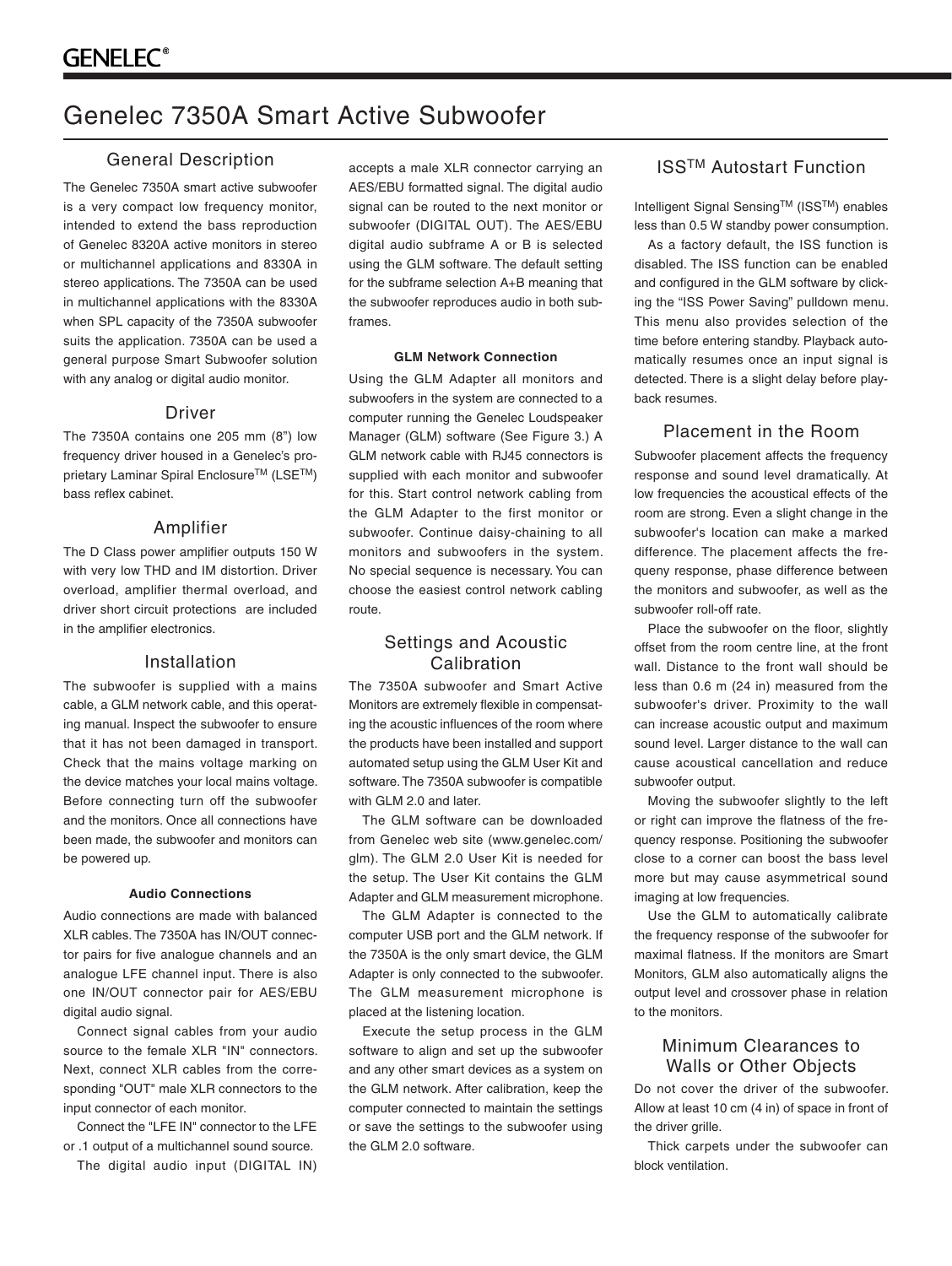# GENELEC



The bass reflex port (located opposite of the connector panel) should have a minimum clearance of 7.5 cm (3 in) to ensure sufficient bass reflex system sound output.

### Flush Mounting the Subwoofer

When the subwoofer is flush mounted into a recess in a wall or in a cabinet, ensure amplifier cooling and unrestricted airflow from the bass reflex port. Make the recess at least 7.5 cm (3 in) wider than the subwoofer. Place the subwoofer to the right side of the recess with the driver facing the room. This leaves sufficient space at the bass reflex port. The height and depth of the recess should not be bigger than what is needed to fit the subwoofer.

### Safety Considerations

Genelec 7350A subwoofer has been designed in accordance with international safety standards. However, to ensure safe operation and maintain the unit in safe operating condition, the following warnings and cautions must be observed:

Servicing and adjustment must only be performed by qualified service personnel. The subwoofer cabinet or electronics unit must not be opened.

Do not use this subwoofer with an unearthed mains cable or an unearthed mains connection as this may compromise electrical safety.

• Do not expose the subwoofer to water or moisture. Do not place any objects filled with liquid, such as vases, on the subwoofer or near it.

• This subwoofer is capable of producing sound pressure levels in excess of 85 dB SPL, which may cause permanent hearing damage.



Figure 3. GLM Network cabling. Audio cabling not shown.

Free flow of air around the subwoofer is necessary to maintain sufficient cooling. Do not obstruct airflow around the subwoofer.

Note that the amplifier is not completely disconnected from the AC mains service unless the mains power cord is removed from the amplifier or the mains outlet.

#### **Warning!**

This subwoofer is capable of delivering sound pressure levels in excess of 85 dB, which may cause permanent hearing damage.

### Maintenance

No user serviceable parts are inside the subwoofer. Any maintenance of the unit may only be performed by qualified service personnel.

### Guarantee

This product is supplied with a two year guarantee against manufacturing faults or defects that might alter the performance of the unit. Refer to supplier for full sales and guarantee terms.